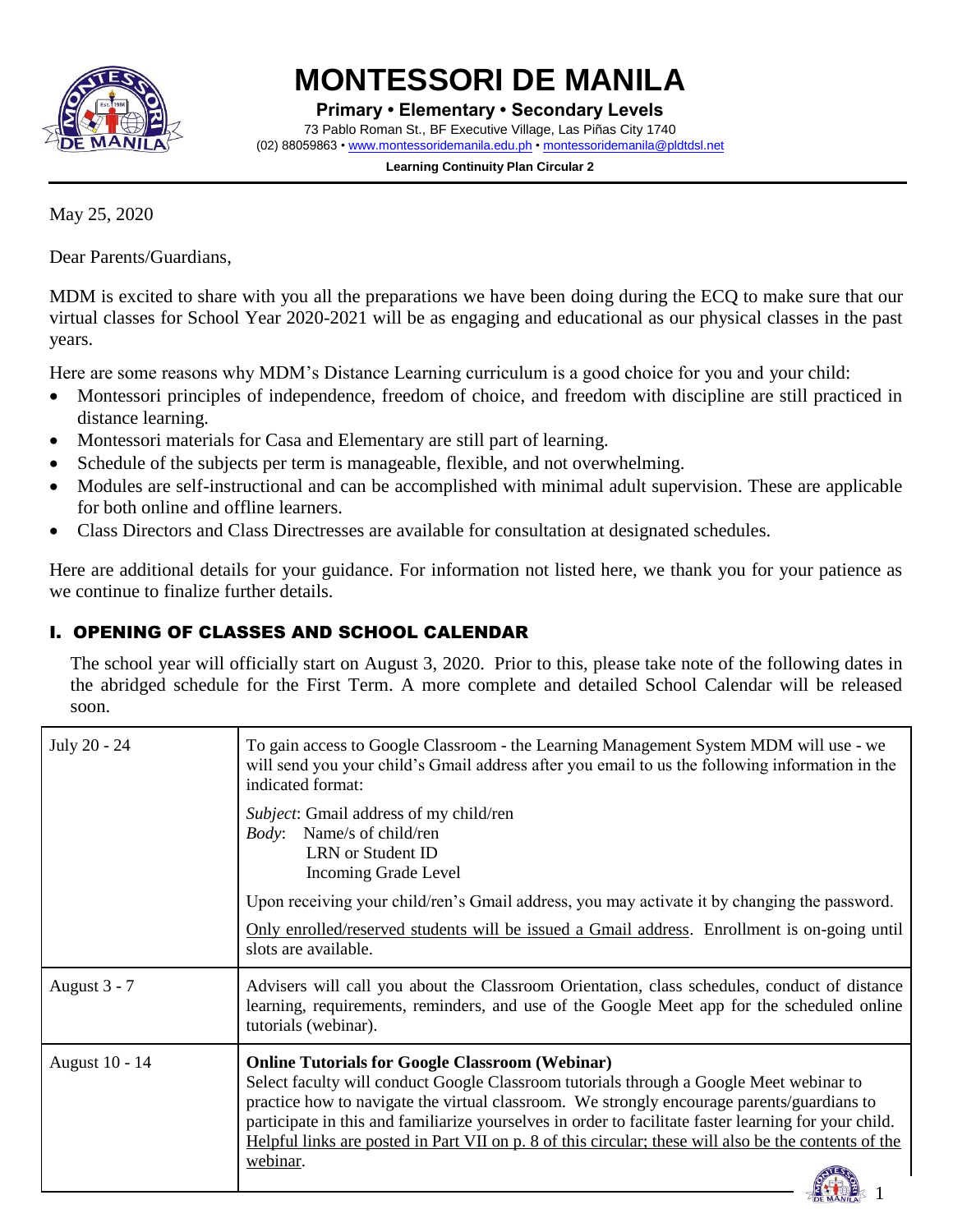| August 17 - 20                                                          | <b>Classroom Orientation for Grade School and High School students:</b><br>This will be done by advisers and school officials via Google Meet this week to discuss the<br>following: School Rules and Regulations on the Conduct of Distance Learning, Learning<br>Areas, Evaluation System, and School Discipline. |
|-------------------------------------------------------------------------|---------------------------------------------------------------------------------------------------------------------------------------------------------------------------------------------------------------------------------------------------------------------------------------------------------------------|
| <b>August 24 - 29</b><br>September 1 - 5, 7 - 12,<br>$14 - 19, 21 - 26$ | Distance Learning                                                                                                                                                                                                                                                                                                   |
| September 28 - October 3<br>October 5 - 10                              | Distance Learning                                                                                                                                                                                                                                                                                                   |
| October 12 - 17                                                         | Distance Learning (GS & JHS);<br>1 <sup>st</sup> Quarter Mastery Check-Up (MCU) and End of 1 <sup>st</sup> Quarter of SHS                                                                                                                                                                                           |
| October 19 - 24                                                         | Distance Learning                                                                                                                                                                                                                                                                                                   |
| October 26 - 30                                                         | 1 <sup>st</sup> Term MCU of GS & JHS; End of 1 <sup>st</sup> Term of Casa, GS, & JHS                                                                                                                                                                                                                                |

#### II. MODE OF DELIVERY

 MDM will hold online classes for the entire school year 2020-2021. Once it is safe for students to report to school, those who need face-to-face meetings for extra reinforcement, academic assistance, or to consult their teacher/s, may set an appointment with the Department Head. This is **optional**. Rest assured that our school employees' health conditions are monitored and recorded daily, should your child wish to meet with a teacher face-to-face.

# III. SCHOOL POLICY ON ONLINE LEARNING

Rules and regulations stated in the School Policies 2020-2021 will apply. Your copy will be available when Casa Activity Pads and GS/HS textbooks are ready for pick-up.

#### **Generally, these are the Core Values all MDM students are expected to live by:**

- Upholds what is true, right, and good respecting all, cognizant of one's responsibility to be a productive member of the community, a good citizen of any country, and an integral part of humanity
- Is committed to academic excellence and outstanding values at all times by being critical thinkers and lifelong learners with the noble purpose to serve one's creator and fellowmen
- Manifests awareness of one's cosmic tasks, concern for, and appreciation of God's creations
- Demonstrates love, pride, and honor for one's country and culture
- Displays a well-rounded development and positive work habits that are free from extrinsic incentives and rewards in both independent and collaborative tasks

Other General Rules:

To prepare the environment and students for unhampered learning during Online Synchronous Discussions (OSD), it is recommended that students:

- 1. Prepare all equipment/devices and materials (notebooks/textbooks, writing implements, etc.) needed during the OSD at least 15 minutes before going online. The following devices may be used for OSD: laptop, desktop, tablet, smartphone.
- 2. Set up their equipment in a well-lit, quiet area with the least distractions, or eliminate possible distractions (toys, TV, other people, etc.) as much as possible.
- 3. Wear a headset/earphones (noise cancelling, if possible) to eliminate external sounds.
- 4. Keep their webcam on at all times, to maintain eye contact and demonstrate focus on learning. If this is not possible due to weak internet signal, use the chat feature on Google Meet to convey that they are still there and are focusing.

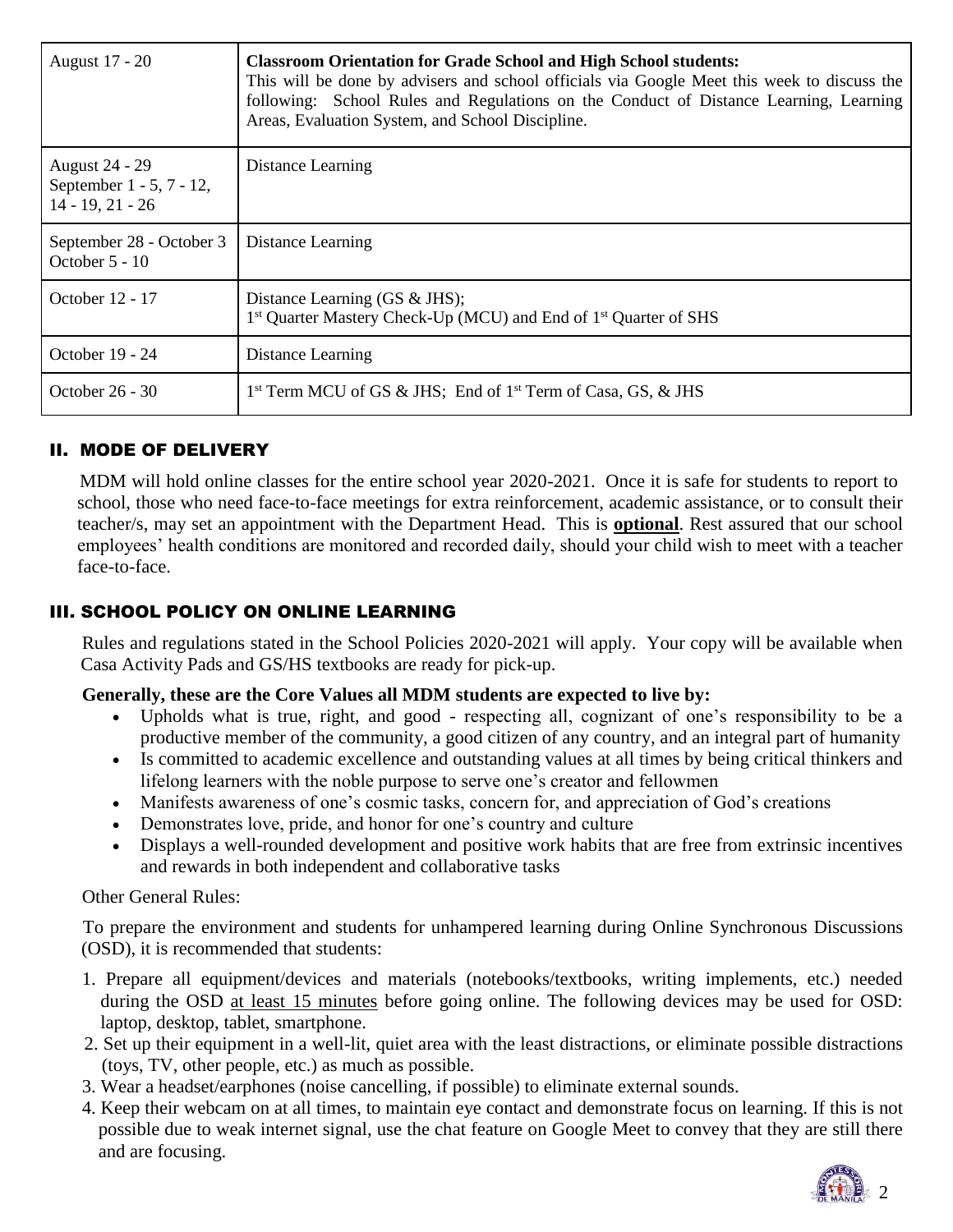- 5. Wear either: old MDM blouse/polo, MDM PE shirt, any MDM activity shirt (Sportsfest, ESC shirt, etc.), or any decent, sleeved shirt with a modest neckline. Good grooming is a must: brush hair and teeth, and sanitize hands before handling equipment.
- 6. Eat meals/snacks and attend to toilet needs prior to OSD. Drinking water is allowed during OSD.

# IV. CURRICULUM, LEARNING DELIVERY MODE, & ASSESSMENTS OF LEARNING

#### **A. Curriculum**

 **CASA**: Practical Life, Sensorial, Language, Math, and Cultural Arts (including Art, and Music & Movement)  **ELEMENTARY (GS) & JUNIOR HIGH SCHOOL (JHS)**: The Learning Areas have two components:

- 1. Academic Areas. Each academic area will have an equivalent meeting of 5 times a week.
- 2. Nonacademic Areas. Each of the three groups of nonacademic areas that were paired will have an equivalent of one meeting a month and the students' output will be project-based, combining the skills for these areas.

Elementary / Grade School

| Level I-A $(Grade 1)$                                                                                | Level $I-B$ (Grade 2)                                                                                    | Level I-C (Grade 3)                                                                            | Level II-A $(Grade 4)$                                                                         | Level II-B (Grade 5)                                                                           | Level II-C $(Grade 6)$                                                                         |
|------------------------------------------------------------------------------------------------------|----------------------------------------------------------------------------------------------------------|------------------------------------------------------------------------------------------------|------------------------------------------------------------------------------------------------|------------------------------------------------------------------------------------------------|------------------------------------------------------------------------------------------------|
| Academic Areas<br>1. Math & Geometry<br>2. Science<br>3. English<br>4. Filipino<br>5. Social Studies | Academic Areas<br>1. Math<br>2. Geometry<br>3. Science<br>4. English<br>5. Filipino<br>6. Social Studies | Academic Areas<br>1. Math<br>2. Geometry<br>3. Science<br>4. English<br>5. Filipino<br>$6.$ AP | Academic Areas<br>1. Math<br>2. Geometry<br>3. Science<br>4. English<br>5. Filipino<br>$6.$ AP | Academic Areas<br>1. Math<br>2. Geometry<br>3. Science<br>4. English<br>5. Filipino<br>$6.$ AP | Academic Areas<br>1. Math<br>2. Geometry<br>3. Science<br>4. English<br>5. Filipino<br>$6.$ AP |
| Nonacademic Areas<br>1. CLE/VE<br>2. Music $&$ PE<br>3. Computer & Art                               | Nonacademic Areas<br>1. CLE/VE<br>2. Music $&$ PE<br>3. Computer & Art                                   | Nonacademic Areas<br>1. CLE/VE<br>2. Music & PE<br>3. Computer & Art                           | Nonacademic Areas<br>1. CLE/VE & Computer<br>2. Music & PE<br>3. HELE $&$ Art                  | Nonacademic Areas<br>1. CLE/VE & Computer<br>2. Music & PE<br>3. HELE $&$ Art                  | Nonacademic Areas<br>1. CLE/VE & Computer<br>2. Music & PE<br>3. HELE $&$ Art                  |

Junior High School (JHS)

| Grade 7           | Grade 8           | Grade 9           | Grade 10          |
|-------------------|-------------------|-------------------|-------------------|
| Academic Areas    | Academic Areas    | Academic Areas    | Academic Areas    |
| 1. Math           | 1. Math           | 1. Math           | 1. Math           |
| 2. Science        | 2. Science        | 2. Science        | 2. Science        |
| 3. English        | 3. English        | 3. English        | 3. English        |
| 4. Filipino       | 4. Filipino       | 4. Filipino       | 4. Filipino       |
| $5.$ AP           | 5. AP             | 5. AP             | 5. AP             |
| Nonacademic Areas | Nonacademic Areas | Nonacademic Areas | Nonacademic Areas |
| 1. VE & Computer  | 1. VE & Computer  | 1. VE & Computer  | 1. VE & Computer  |
| 2. Music & PE     | 2. Music & PE     | 2. Music & PE     | 2. PE             |
| 3. TLE $&$ Art    | 3. TLE $&$ Art    | 3. TLE            | 3. TLE $&$ Art    |

| Casa, GS, and JHS will observe these         |  |  |  |
|----------------------------------------------|--|--|--|
| dates per term:                              |  |  |  |
| $1st$ Term: Aug. 3 - Oct. 31                 |  |  |  |
| 2 <sup>nd</sup> Term: Nov. 3 - Jan. 30, 2021 |  |  |  |
| $3rd$ Term: Feb. 1 - Apr. 23                 |  |  |  |

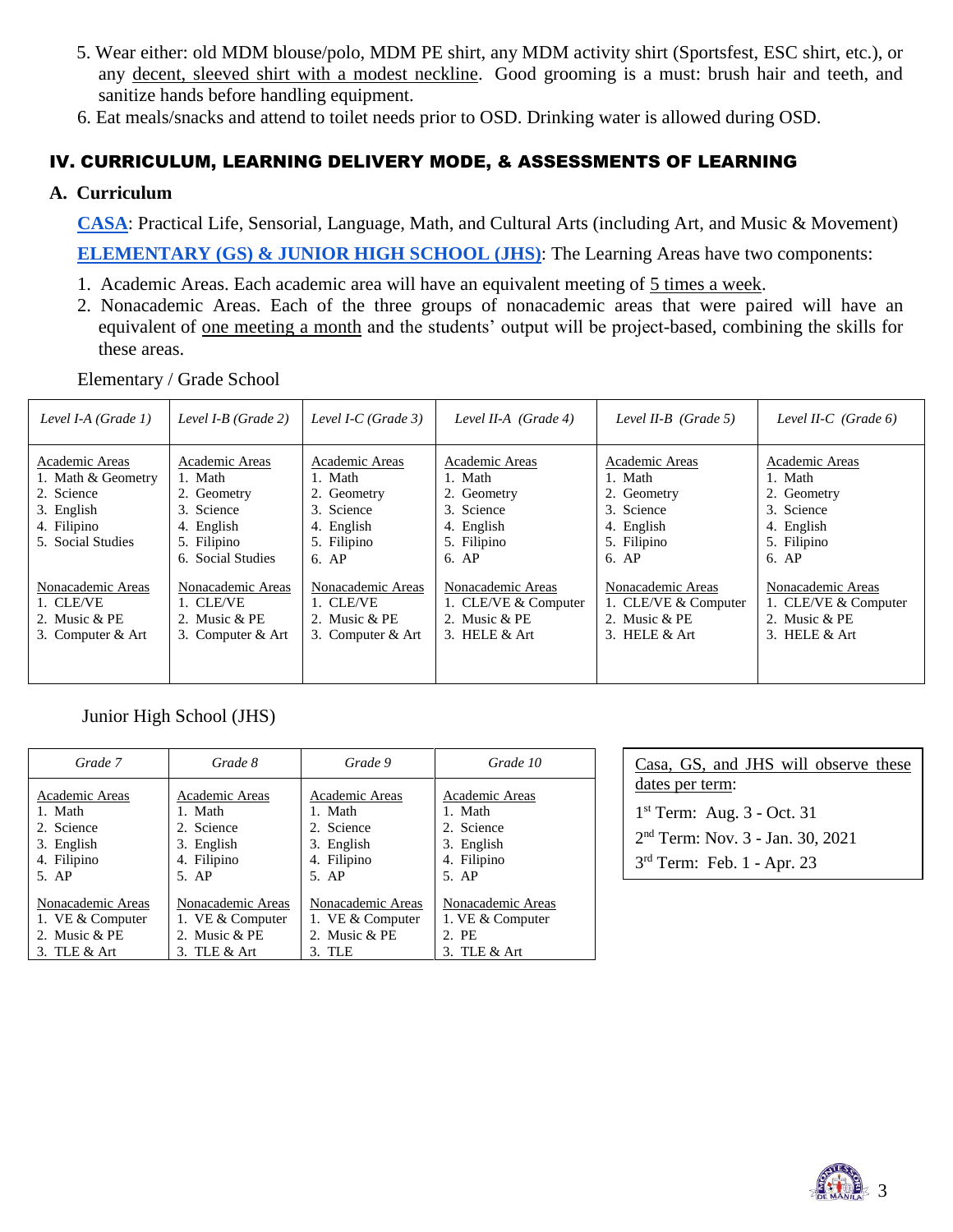### **SENIOR HIGH SCHOOL (SHS):** Grade 11 and Grade 12 will have two strands: STEM and GAS. Each strand will have its own set of subjects offered for every quarter.

| Grade 11 Science, Technology, Engineering and Mathematics (STEM Strand)                                                                                                                     |                                                                                                                              |                                                                                                                                                                      |                                                                                                                                                                    |  |
|---------------------------------------------------------------------------------------------------------------------------------------------------------------------------------------------|------------------------------------------------------------------------------------------------------------------------------|----------------------------------------------------------------------------------------------------------------------------------------------------------------------|--------------------------------------------------------------------------------------------------------------------------------------------------------------------|--|
| $1st$ Quarter (Aug. 3 – Oct. 17)                                                                                                                                                            | $2nd$ Quarter (Oct. 19 – Dec. 12)                                                                                            | $3rd$ Quarter (Dec. 14 – Feb. 27)                                                                                                                                    | $4th$ Quarter (Mar. 1 – Apr. 23)                                                                                                                                   |  |
| 1. $21st$ Century Literature from the<br>Philippines and the World<br>Komunikasyon at Pananaliksik<br>2.<br>sa Wika at Kulturang Filipino<br>Oral Communication<br>3.<br>Pre-Calculus<br>4. | 1. Contemporary Philippine Arts<br>from the Regions<br>2. General Mathematics<br>3. Personal Development<br>4. Earth Science | 1. Understanding Society & Culture<br>2. Pagbasa at Pagsusuri ng Iba't Ibang<br>Teksto tungo sa Pananaliksik<br>3. Media & Information Literacy<br>4. Basic Calculus | 1. Statistics and Probability<br>2. Reading and Writing<br>3. Introduction to the Philosophy of<br>the Human Person<br>4. Disaster Readiness<br>and Risk Reduction |  |

| Grade 11 General Academic Strand (GAS)                                                                                                                                                       |                                                                                                                                                      |                                                                                                                                                                               |                                                                                                                                                                    |  |
|----------------------------------------------------------------------------------------------------------------------------------------------------------------------------------------------|------------------------------------------------------------------------------------------------------------------------------------------------------|-------------------------------------------------------------------------------------------------------------------------------------------------------------------------------|--------------------------------------------------------------------------------------------------------------------------------------------------------------------|--|
| $1st$ Quarter (Aug. 3 – Oct. 17)                                                                                                                                                             | $2nd$ Quarter (Oct. 19 – Dec. 12)                                                                                                                    | $3rd$ Quarter (Dec. 14 – Feb. 27)                                                                                                                                             | $4th$ Quarter (Mar. 1 – Apr. 23)                                                                                                                                   |  |
| 1. $21^{st}$ Century Literature from the<br>Philippines and the World<br>2. Komunikasyon at Pananaliksik<br>sa Wika at Kulturang Filipino<br>Oral Communication<br>3.<br>4. Physical Science | 1. Contemporary Philippine Arts<br>from the Regions<br>2. General Mathematics<br>3. Personal Development<br>4. Philippine Politics<br>and Governance | Understanding Society and Culture<br>2. Pagbasa at Pagsusuri ng Iba't Ibang<br>Teksto tungo sa Pananaliksik<br>Media and Information Literacy<br>Earth and Life Science<br>4. | 1. Statistics and Probability<br>2. Reading and Writing<br>3. Introduction to the Philosophy of<br>the Human Person<br>4. Disaster Readiness<br>and Risk Reduction |  |

| Grade 12 Science, Technology, Engineering and Mathematics (STEM Strand)                                                              |                                                                            |                                                                                                                                                         |                                                                                             |  |
|--------------------------------------------------------------------------------------------------------------------------------------|----------------------------------------------------------------------------|---------------------------------------------------------------------------------------------------------------------------------------------------------|---------------------------------------------------------------------------------------------|--|
| $1st$ Quarter (Aug. 3 – Oct. 17)                                                                                                     | $2nd$ Ouarter (Oct. 19 – Dec. 12)                                          | $3rd$ Ouarter (Dec. 14 – Feb. 27)                                                                                                                       | $4th$ Quarter (Mar. 1 – Apr. 23)                                                            |  |
| Research in Daily Life 1<br>2. E-Tech: ICT<br>for Professional Tracks<br>General Chemistry 1<br>3.<br><b>General Physics 1</b><br>4. | 1. Research in Daily Life 2<br>2. Entrepreneurship<br>3. General Biology 1 | 1. English for Academic<br>and Professional Purposes<br>2. Pagsulat sa Filipino sa Piling<br>Larangan<br>3. General Chemistry 2<br>4. General Physics 2 | 1. Research Project<br>2. Work Immersion<br>or Culminating Activity<br>3. General Biology 2 |  |

| Grade 12 General Academic Strand (GAS)                                                                                                                                     |                                                                  |                                                                                                                                                                                          |                                                                                                     |  |
|----------------------------------------------------------------------------------------------------------------------------------------------------------------------------|------------------------------------------------------------------|------------------------------------------------------------------------------------------------------------------------------------------------------------------------------------------|-----------------------------------------------------------------------------------------------------|--|
| $1st$ Quarter (Aug. 3 – Oct. 17)                                                                                                                                           | $2nd$ Quarter (Oct. 19 – Dec. 12)                                | $3rd$ Quarter (Dec. 14 – Feb. 27)                                                                                                                                                        | $4th$ Quarter (Mar. 1 – Apr. 23)                                                                    |  |
| 1. Research in Daily Life 1<br>2. E-Tech: ICT<br>for Professional Tracks<br>3. Fundamentals of Accountancy,<br>Business and Management 1<br><b>General Physics 1</b><br>4. | Research in Daily Life 2<br>Entrepreneurship<br>Creative Writing | 1. English for Academic<br>and Professional Purposes<br>2. Pagsulat sa Filipino sa Piling<br>Larangan<br>3. Organization and Management<br>4. Creative Nonfiction: The Literary<br>Essay | <b>Research Project</b><br>2. Work Immersion<br>or Culminating Activity<br><b>Applied Economics</b> |  |

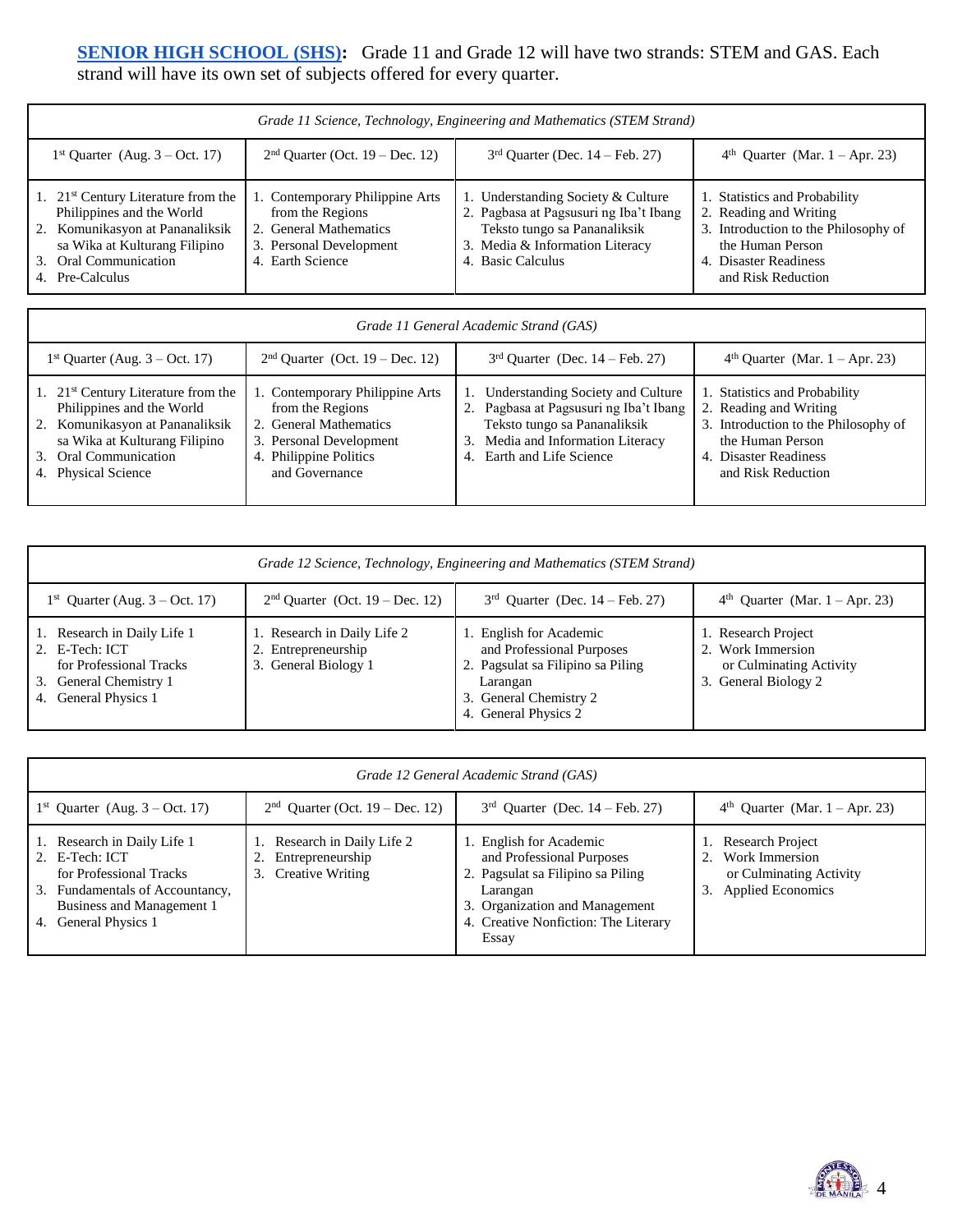### **B. Learning Delivery Mode**

### **CASA:**

- 1. **Learning Kits** will be ready every 2 weeks. These contain concrete Montessori materials, Word Lists, worksheets to supplement the Casa Activity Pads, ready-to-do art activities, and a guide for parents. Recorded videos of material presentations will also be accessible online (via Google Classroom or an emailed link).
- 2. **Scheduled Online Synchronous Discussion**. Casa pupils will have a scheduled OSD with their adviser and classmates several times a week for social interaction and development of communication skills. These sessions will include Montessori material presentations, music and movement, storytelling, arts and crafts, etc. Schedule will be announced during orientation.

# **ELEMENTARY, JHS, & SHS:**

- 1. **Modular with Distance Learning Support**. Students will receive **modules** weekly from the subject teachers. The module is self-instructional and may be accomplished offline and with minimal adult supervision, though for Elementary Level I (Grades 1 -3) we recommend the guidance of an adult. This will contain lectures available in these formats:
	- a. Printout that may be picked up from school (for those with no internet access). Please coordinate with the Department Head for this.
	- b. Digitized, PDF format that may be received through email or through Google Classroom.

 Embedded/Attached in the modules are supplementary materials (for reinforcement and learning enhancement purposes) which may be in these online formats:

- Livestreamed lectures / Videoconferencing that will be scheduled by the teacher with the same content as the printed lecture.
- Pre-recorded lectures (slides, slides with voice-over narration, and other video lectures)
- Links to online resources / Open Educational Resources, e.g., textbooks, handouts, scanned materials, websites, articles, papers, slides, podcasts, videos, and other digital sources
- 2. **Scheduled Online Synchronous Discussion** with the subject teachers and other classmates will ensure social interactions and collaboration with others. Discussions may involve a teacher with the entire class or with small groups of students. This may be done in the virtual classroom, or for **High School**: a teachercreated, teacher-supervised social media group, like Viber. For offline students, this will be in the form of text messages, emails, or phone calls.

Homeroom periods for Elementary and High School, where pupils meet with their advisers, are scheduled on Saturdays.

#### **C. Assessments of Learning**

 **CASA**: Qualitative assessment is done by observation of activities and tasks pupils are engaged in during OSD with the teacher, and by sending videos or photos of themselves working on materials and tasks, Activity Pad, and worksheets.

 **ELEMENTARY, JHS, SHS**: Formative and summative assessments for offline and online learners are in the module for students to choose from. These are either in written form that students turn in via Google Classroom / email, or performance tasks. An example of an offline assessment is a worksheet printed out at home. Evaluation will be based on the given rubric found in the module. All instructions on how to perform the assessments are detailed in the module.

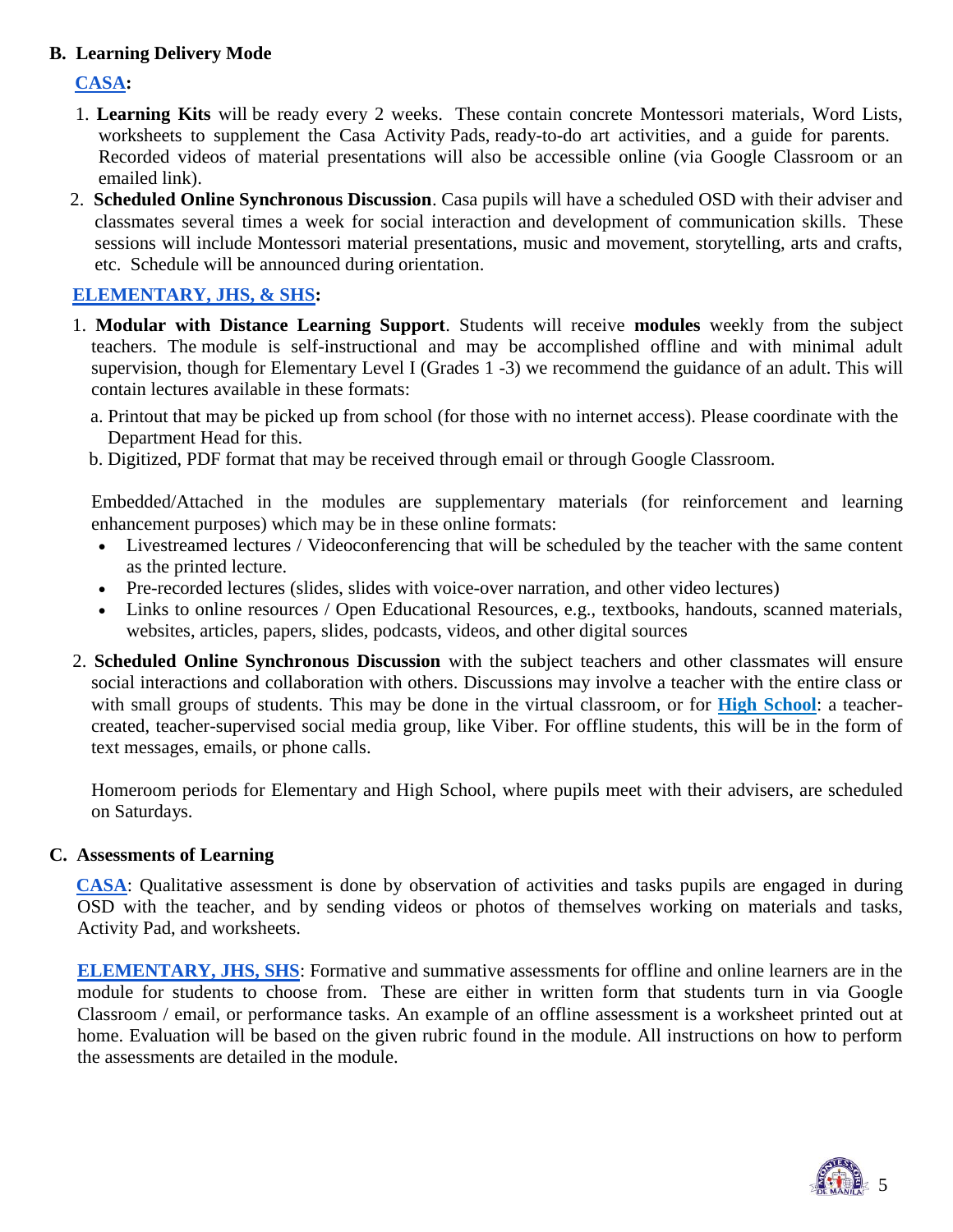# V. EVALUATION SYSTEM, ATTENDANCE, & TARDINESS

#### **A. Evaluation System**

 **CASA:** There shall be three (3) evaluation periods (3 terms) where pupils will be assessed based on mastery of the materials and activities presented, and observed work habits. Their progress will be marked accordingly in the report card, using a qualitative system throughout the 3 terms.

Learning Areas, Work Habits, and Social Behavior:

| Code       | <b>Evaluation</b>              |
|------------|--------------------------------|
| <b>SP</b>  | <b>Superior Progress</b>       |
| AP         | <b>Average Progress</b>        |
| <b>MP</b>  | Minimum Progress               |
| NI         | Needs Improvement              |
| <b>NPG</b> | <b>Needs Parental Guidance</b> |
| <b>NR</b>  | Not ready for activity         |
| <b>MSP</b> | Material still to be presented |

# **ELEMENTARY, JHS, & SHS:**

- 1. There shall be three (3) evaluation periods (3 terms) / For **SHS**: four (4) evaluation periods (4 quarters).
- 2. The minimum evaluation mark needed to pass a specific area of study is 60.00, which is transmuted to 75% in the report card.
- 3. The steps in computing for the Final Evaluation:
	- The raw scores for each of the two (2) components: Assessment and Mastery Check-Up are added.
	- The total raw score for each component is converted to a Percentage Score (PS).
	- Percentage Scores are then converted to Weighted Scores (WS).

| <b>Components</b>    | <b>Components' Weight</b> |
|----------------------|---------------------------|
| 1. Assessment        | 90%                       |
| a. Written Tasks     |                           |
| b. Performance Tasks |                           |
| 2. Mastery Check-Up  | 10%                       |

- The Initial Evaluation will be taken from the sum of the Weighted Scores in each component.
- The Term Evaluation (GS & JHS) / Quarterly Evaluation (SHS) is the transmuted Initial Evaluation and appears in the student's report card.

The General Average is computed by dividing the sum of all final evaluations by the total number of areas of study. Each area of study has equal weight. The Final Evaluation in the report card shall be expressed in letters (Elementary) and whole numbers (High School).

#### **B. Attendance and Tardiness**

Every term (GS & JHS) and every quarter (SHS) has a required number of school days that each student must attend. With regular attendance during scheduled OSD and consistent submission of requirements, all students will be recorded present and on time. If a learner cannot connect online, he/she must message or call the adviser.

#### **CASA, GS, JHS**: **SHS**:

|         | $1st$ Term   $2nd$ Term   $3rd$ Term |         | <b>Total</b>     |
|---------|--------------------------------------|---------|------------------|
| 74 days | 62 days                              | 67 days | $\vert$ 203 days |

|         | $1st$ Quarter $2nd$ Quarter $3rd$ Quarter $4th$ Quarter |         |         | <b>Total</b>       |
|---------|---------------------------------------------------------|---------|---------|--------------------|
| 48 days | 64 days                                                 | 45 days | 46 days | $203 \text{ days}$ |

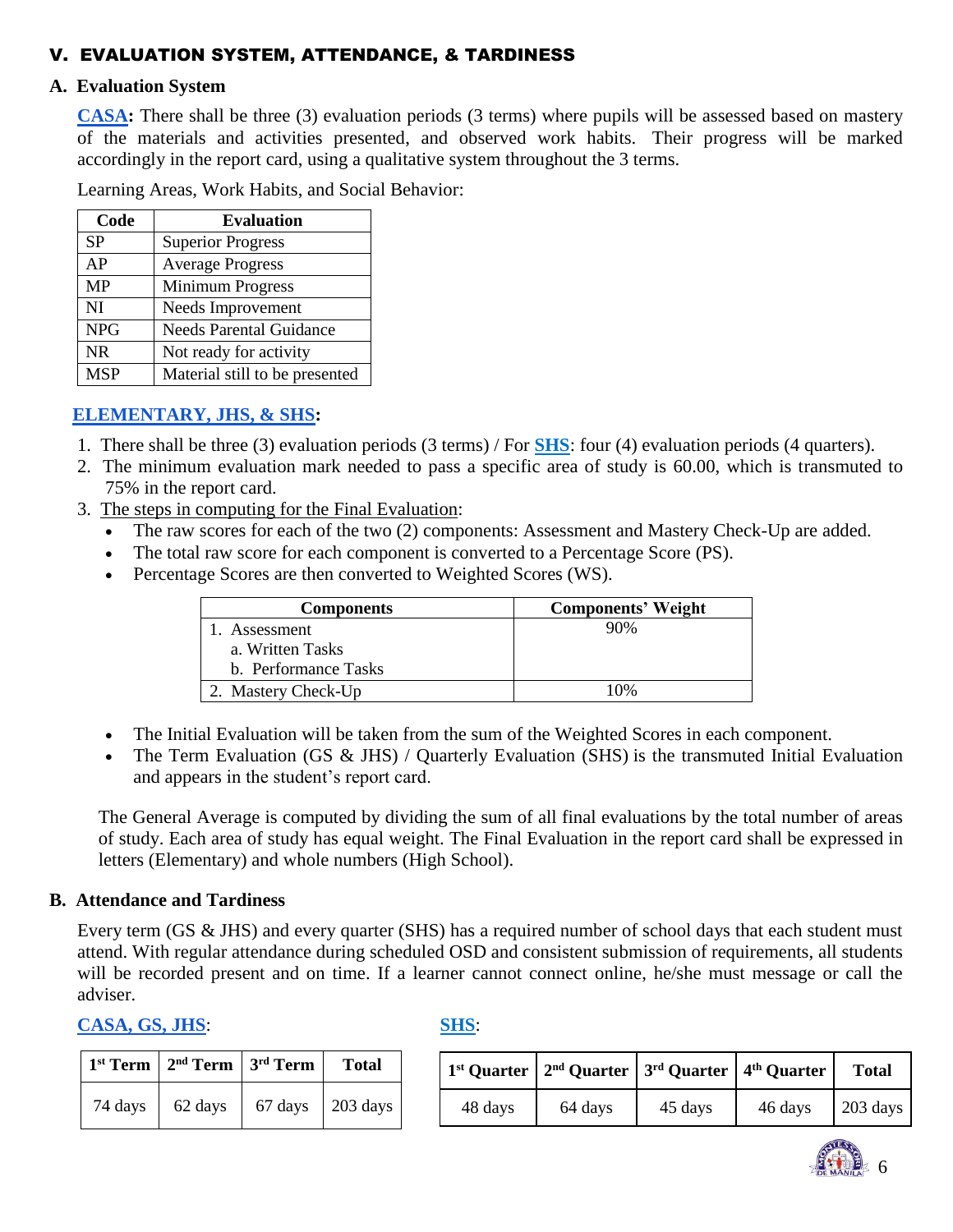# VI. SAMPLE CLASS SCHEDULE

**CASA**: For the first few weeks of classes, shortened periods will be observed for online classes to allow children to adjust to the new set-up. This is similar to the shortened period schedule observed during the regular school year. Each class meets several times a week (8:00 - 10:00 a.m.) for interaction, material presentations, and other activities. Pupils also have time to independently work on the activities/materials (presented during the OSD) via the Learning Kits. The final schedule will be given during the Parent/Child Orientation.

**ELEMENTARY, JHS, & SHS**: Students' schedule is flexible. All modules for the academic subjects will be released in advance (5 days early), so students may work on them at their own pace. Students will work on their modules from Mondays to Fridays; schedules for their OSD with their subject teachers will be discussed during the Classroom Orientation.

 All required assessments will be submitted on or before Saturday. Here is an example of an Elementary and High School class schedule for Monday; times will vary per day (in Casa and Elementary). Saturday classes are required by DepEd, which we have allotted for Homeroom. Advisers will share the complete schedule with you during orientation.

#### **ELEMENTARY LEVEL I (Grades 1 - 3)**: **ELEMENTARY LEVEL II (Grades 4 - 6)**

| <b>TIME</b>     | <b>MONDAY</b>                        |  |
|-----------------|--------------------------------------|--|
| $8:00 - 9:00$   | <b>Module Tasks</b>                  |  |
| $9:00 - 9:30$   | <b>RECESS</b>                        |  |
| $9:30 - 10:00$  | <b>Module Tasks</b>                  |  |
| $10:00 - 11:00$ | <b>Online Synchronous Discussion</b> |  |
| $11:00 - 12:00$ | <b>Online Synchronous Discussion</b> |  |
| $12:00 - 12:30$ | <b>LUNCH</b>                         |  |

# **JUNIOR HIGH SCHOOL**: **SENIOR HIGH SCHOOL**:

| <b>TIME</b>     | <b>MONDAY</b>                        |  |
|-----------------|--------------------------------------|--|
| $8:00 - 10:00$  |                                      |  |
| $10:00 - 10:30$ | <b>RECESS</b>                        |  |
| $10:30 - 12:30$ | <b>Module Tasks</b>                  |  |
| $12:30 - 1:00$  | <b>LUNCH</b>                         |  |
| $1:00 - 2:00$   | <b>Online Synchronous Discussion</b> |  |
| $2:00 - 3:00$   | <b>Online Synchronous Discussion</b> |  |
| $3:00 - 3:30$   | <b>RECESS</b>                        |  |
| $3:30 - 4:30$   | <b>Module Tasks</b>                  |  |
| $4:30 - 5:30$   | <b>Module Tasks</b>                  |  |

| <b>TIME</b>     | <b>MONDAY</b>                        |  |
|-----------------|--------------------------------------|--|
| $8:00 - 9:00$   | <b>Module Tasks</b>                  |  |
| $9:00 - 9:30$   | <b>RECESS</b>                        |  |
| $9:30 - 10:00$  | Module Tasks                         |  |
| $10:00 - 11:00$ | <b>Online Synchronous Discussion</b> |  |
| $11:00 - 12:00$ | <b>Online Synchronous Discussion</b> |  |
| $12:00 - 12:30$ | <b>LUNCH</b>                         |  |
| $12:30 - 3:00$  | <b>Module Tasks</b>                  |  |

| <b>TIME</b>     | <b>MONDAY</b>                        |  |
|-----------------|--------------------------------------|--|
| $8:00 - 10:00$  |                                      |  |
| $10:00 - 10:30$ | <b>RECESS</b>                        |  |
| $10:30 - 12:30$ | <b>Module Tasks</b>                  |  |
| $12:30 - 1:00$  | <b>LUNCH</b>                         |  |
| $1:00 - 2:00$   | <b>Module Tasks</b>                  |  |
| $2:00 - 3:00$   | <b>Module Tasks</b>                  |  |
| $3:00 - 3:30$   | <b>RECESS</b>                        |  |
| $3:30 - 4:30$   | <b>Online Synchronous Discussion</b> |  |
| $4:30 - 5:30$   | <b>Online Synchronous Discussion</b> |  |

# VII. GOOGLE SUITE FOR EDUCATION AS LEARNING MANAGEMENT SYSTEM

Your responses in MDM's initial survey on your online capabilities enabled us to finalize GSuite for Education as our Learning Management System. All learning activities such as distribution of learning materials (modules); planning, submission, evaluation, and storage of schoolwork; discussion through teleconferencing or video calls; and communication through the use of Google tools (e.g., Drive, Doc, Slides, Sheets, Calendar, Gmail) happen in a safe environment imported from MDM's domain; this will streamline the process of sharing files between teachers and students.

GSuite for Education provides collaboration tools for students in various formats: *Google Classroom* - the organizational platform where students view and submit their class work, *Google Meet* - the platform for OSD where students can see their teachers and classmates in real time, *Google Docs* and *Google Sheets* - where GS and HS students can collaborate on documents, and others. We recommend already downloading these apps in your laptops, desktops, tablets, or smartphones.

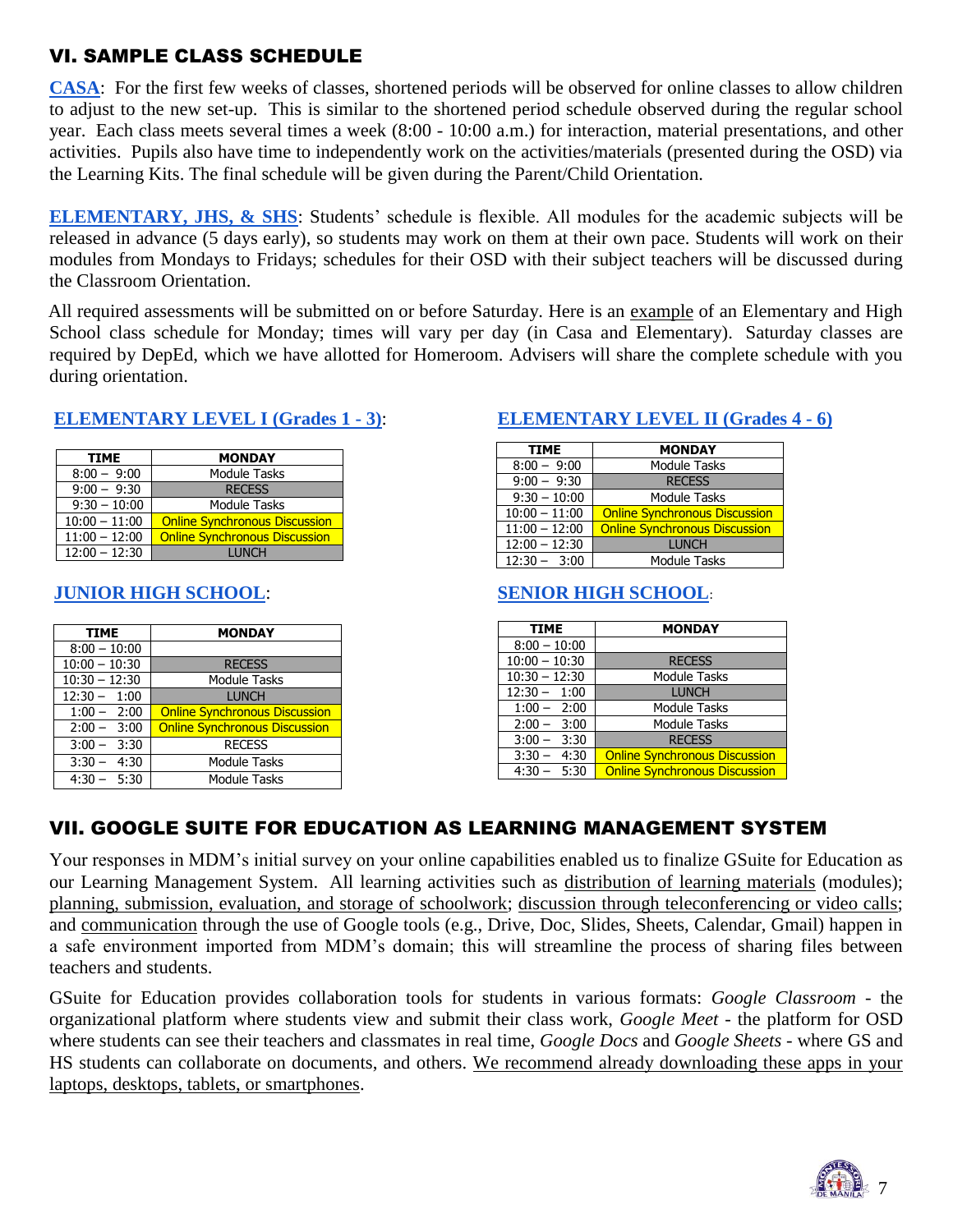**We suggest that you learn these applications to aid your child and to be updated with their class work.** Here are some quick tutorials you can watch:

For desktops/laptops/tablets:

How to join Google Classroom as a student (5 mins[\) https://www.youtube.com/watch?v=G5P7nVbQWJc](https://www.youtube.com/watch?v=G5P7nVbQWJc) Introduction to Google Docs <https://www.youtube.com/watch?v=jvV5SS6rP4o> Introduction to Google Slides <https://www.youtube.com/watch?v=lfpneIqnXTE>

How to submit/turn in an assignment 1 (4 mins) <https://www.youtube.com/watch?v=LsD1QJEN0Yg> How to submit/turn in an assignment 2 (4 mins) <https://www.youtube.com/watch?v=N9rWfgFVAEg>

For mobile phones:

Getting Google Classroom started on mobile phone <https://www.youtube.com/watch?v=5G61nWj4KO0>

**Equipment needed**: While parents still have the option to make do with what is already available, here are some recommendations should you decide to purchase. For quality and stable video conferencing at home, the speed required is 10 mbps. This also depends on the number of users accessing the internet at home simultaneously. A printer is also recommended for each family.

| Level                         | <b>Suggested Device</b>                                                                                                                                                                                                                                                                                                                | <b>Minimum System Requirements</b>                                                                                                                                                                                                                                                                                                                                                                      |
|-------------------------------|----------------------------------------------------------------------------------------------------------------------------------------------------------------------------------------------------------------------------------------------------------------------------------------------------------------------------------------|---------------------------------------------------------------------------------------------------------------------------------------------------------------------------------------------------------------------------------------------------------------------------------------------------------------------------------------------------------------------------------------------------------|
| Casa                          | Tablet/iPad<br>Wired earphones/headset (noise cancelling, if possible)                                                                                                                                                                                                                                                                 | Android 8.0 or later<br>iOS 10.3 or later<br>Storage: 64GB or higher                                                                                                                                                                                                                                                                                                                                    |
| Elementary<br>to<br>Secondary | Laptop/Desktop/Tablet or iPad that enables learners to:<br>join video calls and participate in OSD<br>$\bullet$<br>create and edit documents/slide presentations<br>watch videos<br>access websites<br>take and edit photos and videos<br>record video file<br>share screen<br>Wired earphones/headset (noise cancelling, if possible) | For Tablet/iPad<br>Android 8.0 or later<br>iOS 10.3 or later<br>Storage: 64GB or higher<br>For Desktop/Laptop<br>Processor:<br>2.2 GHz Intel 2nd-generation i3/i5/i7, AMD<br>equivalent or better, processor to support HD<br>video.<br>A built-in web camera or external USB camera.<br>Memory:<br>4GB RAM or higher<br>Storage: 500GB or more<br>OS:<br>MS Windows 8 or later/ OS X Yosemite or later |

All Google Applications can be downloaded through the Google Play store or Apple App Store. If you have existing devices you may test its compatibility by downloading the latest version of the application.

# VIII. PAYMENT SCHEME

A monthly payment scheme is now available. Please contact 0919-0674303 to inquire. Adjustments to certain fees will be communicated soon.